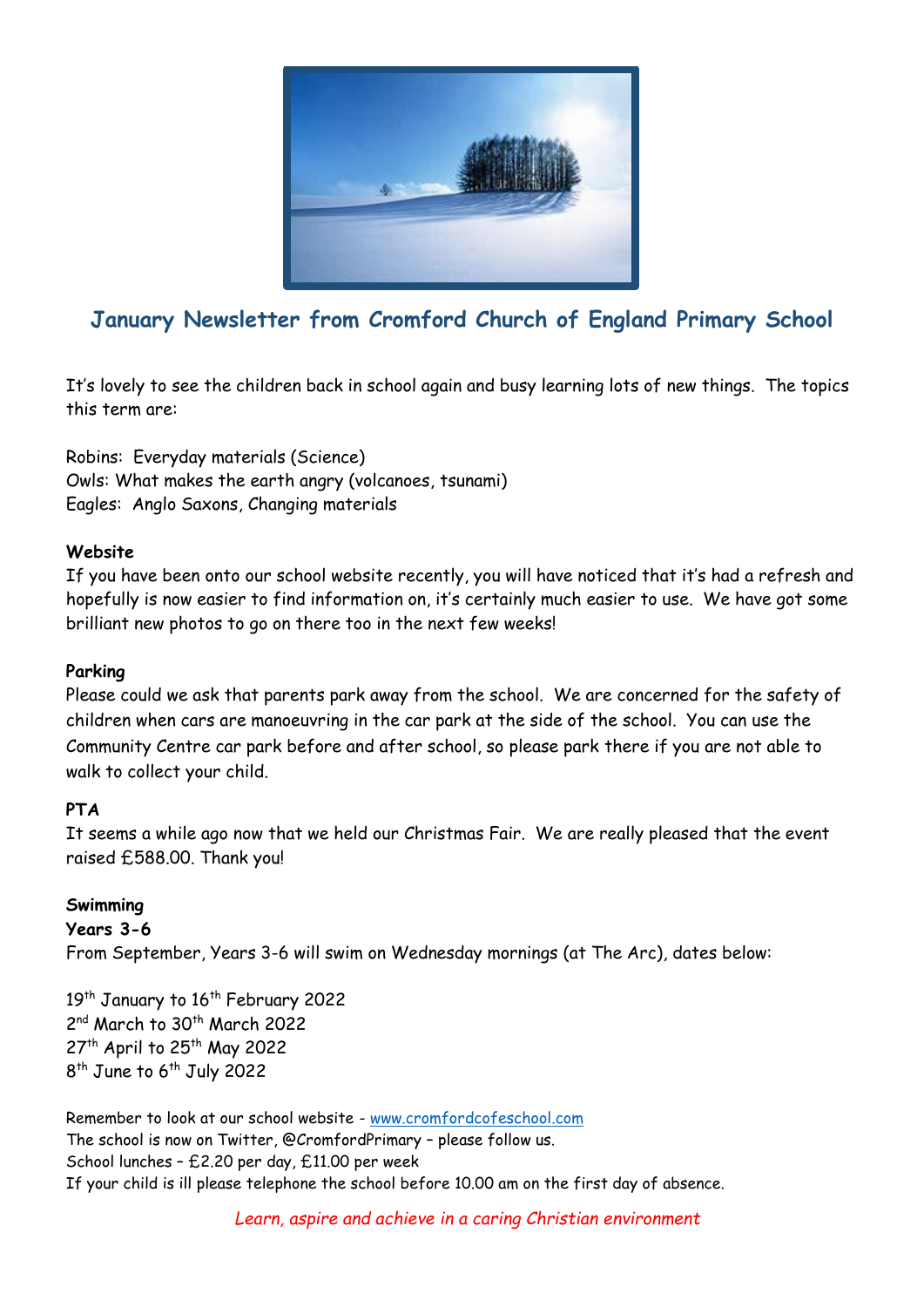# **Year 1**

Year 1 will swim on a Wednesday morning at Wirksworth Swimming Pool), dates below:

19<sup>th</sup> January to 30<sup>th</sup> March 2022

We are asking for a contribution of £10 towards the cost of transport. This can be paid via Parentpay.

## **After School Clubs**

Monday after school club is **FREE** to children (up to Easter). Maximum number is 15. Please let us know if your child would like to attend.

| Monday    | Archery                         |
|-----------|---------------------------------|
| Tuesday   | Crafts                          |
| Wednesday | Crafts                          |
| Thursday  | Forest Schools (currently full) |
| Friday    | Crafts                          |

# **Lunchtime Clubs**

| Monday    | Football     |
|-----------|--------------|
| Tuesday   | Drama        |
| Wednesday | Chrome books |
| Thursday  | Art          |
| Friday    | Reading      |

### **Diary Dates**

### **March**

| Thursday, 3rd            | World Book Day |
|--------------------------|----------------|
| Friday, 18 <sup>th</sup> | Red Nose Day   |